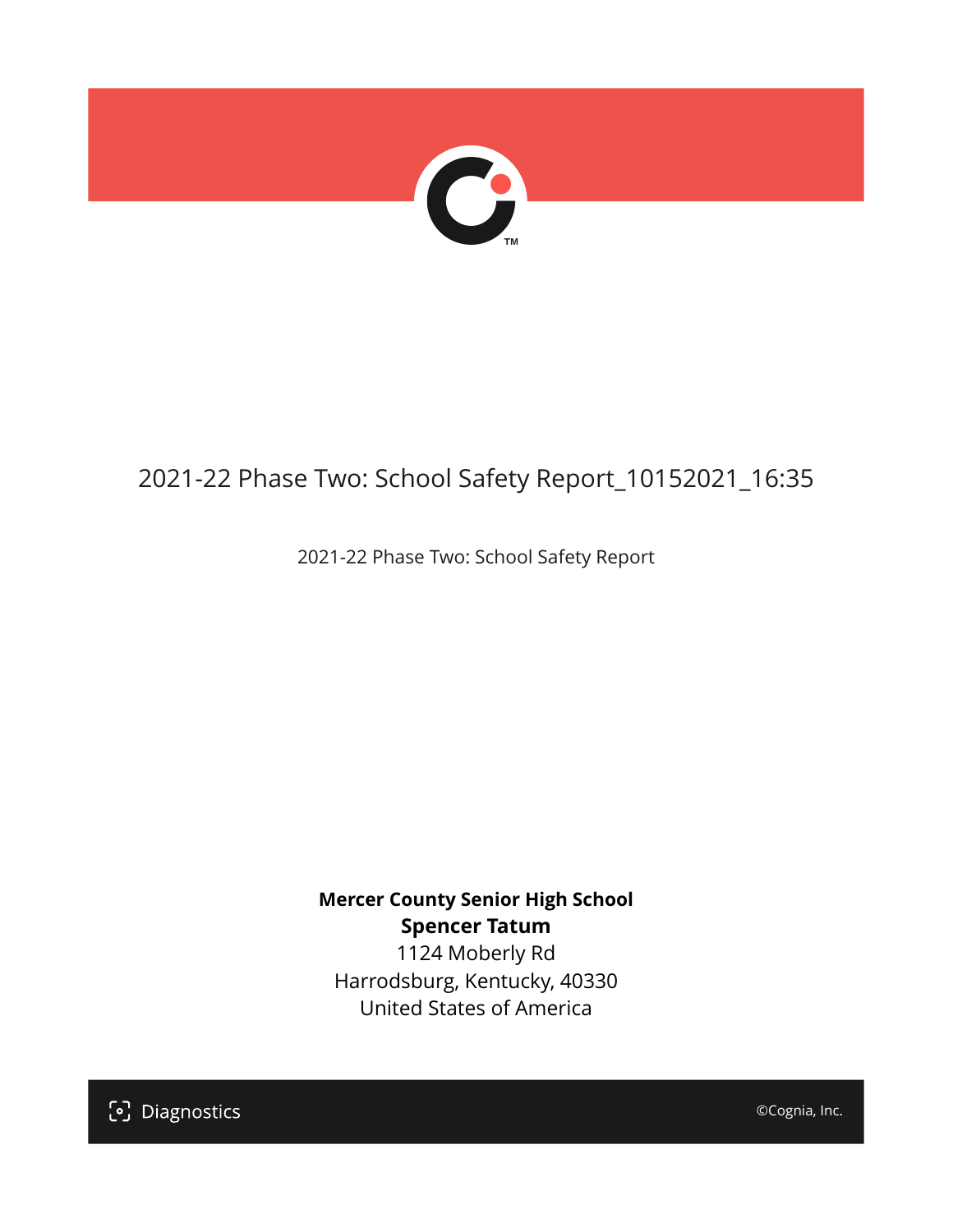## **Table of Contents**

| 2021-22 Phase Two: School Safety Report |  |
|-----------------------------------------|--|
|                                         |  |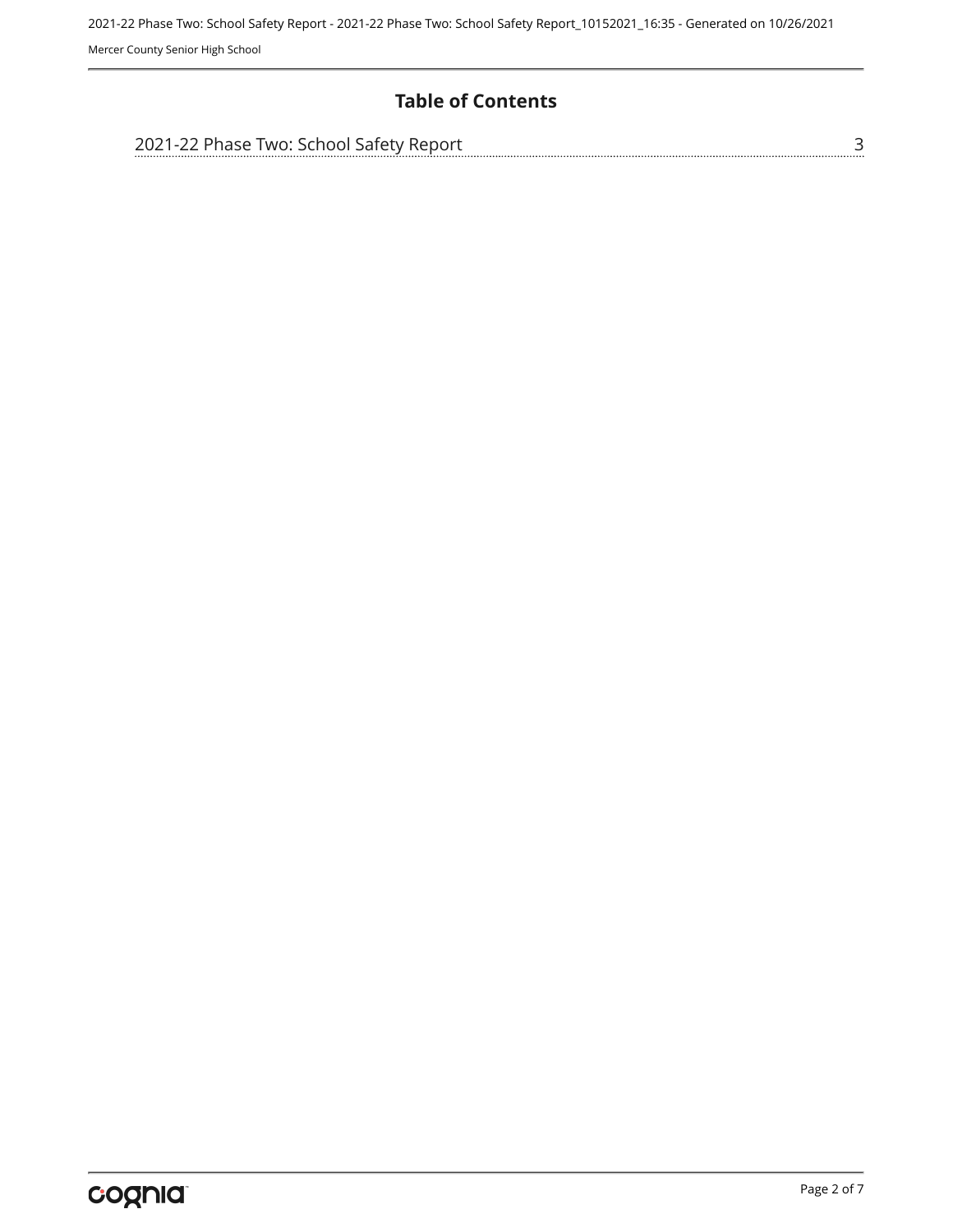## <span id="page-2-0"></span>**2021-22 Phase Two: School Safety Report**

School Safety Report

Pursuant to KRS 158.162, the local board of education shall require the school council or, if none exists, the principal in each school to adopt an emergency plan that must be utilized in case of fire, severe weather, earthquake, or a building lockdown and that: establishes evacuation routes; identifies the best available severe weather zones; develops earthquake protocols for students; and, develops and adheres to practices controlling access to the school building. The emergency plan shall be annually reviewed by the council, principal, and first responders and revised as needed.

In addition to the emergency plan requirements in KRS 158.162, KRS 158.164 requires the local board of education to direct the school council or, if none exists, the principal in each school to establish procedures to perform a building lockdown and to invite local law enforcement to assist in establishing lockdown procedures.

KRS 158.162 also requires the emergency plan be discussed with all school staff prior to the first instructional day of the school year and provided, along with a diagram of the facility, to appropriate first responders. Further, the principal in each school shall conduct, at a minimum, the following emergency response drills within the first 30 instructional days of the school year and again during the month of January: one severe weather drill, one earthquake drill, and one lockdown drill. In addition, required fire drills shall be conducted according to administrative regulations promulgated by the Department of Housing, Buildings and Construction.

Questions Related to the Adoption and Implementation of the Emergency Plan 1. Has the school council or, where applicable, principal adopted an emergency plan in accordance with local board policy and in compliance with the specifications in KRS 158.162(3)?

*If the answer is "no", please explain in the comment box. Please note that Senate Bill 1 (2019) and Senate Bill 8 (2020) amended KRS 158.162(3)(d) to require, for example, classroom doors remain closed and locked during instructional time (with limited exceptions) as well as classroom doors with windows be equipped with material to quickly cover the window during a building lockdown. Schools are encouraged to comply with these changes as soon as practicable but, if needed, have until July 1, 2022 to fully implement. Accordingly, failure to comply with KRS 158.162(3)(d), as amended, should not be reported herein until the 2022-2023 school year and beyond.*

Yes

2. Has the school provided local first responders with a copy of the school's emergency plan along with a diagram of the school as required by KRS 158.162(2)(b)?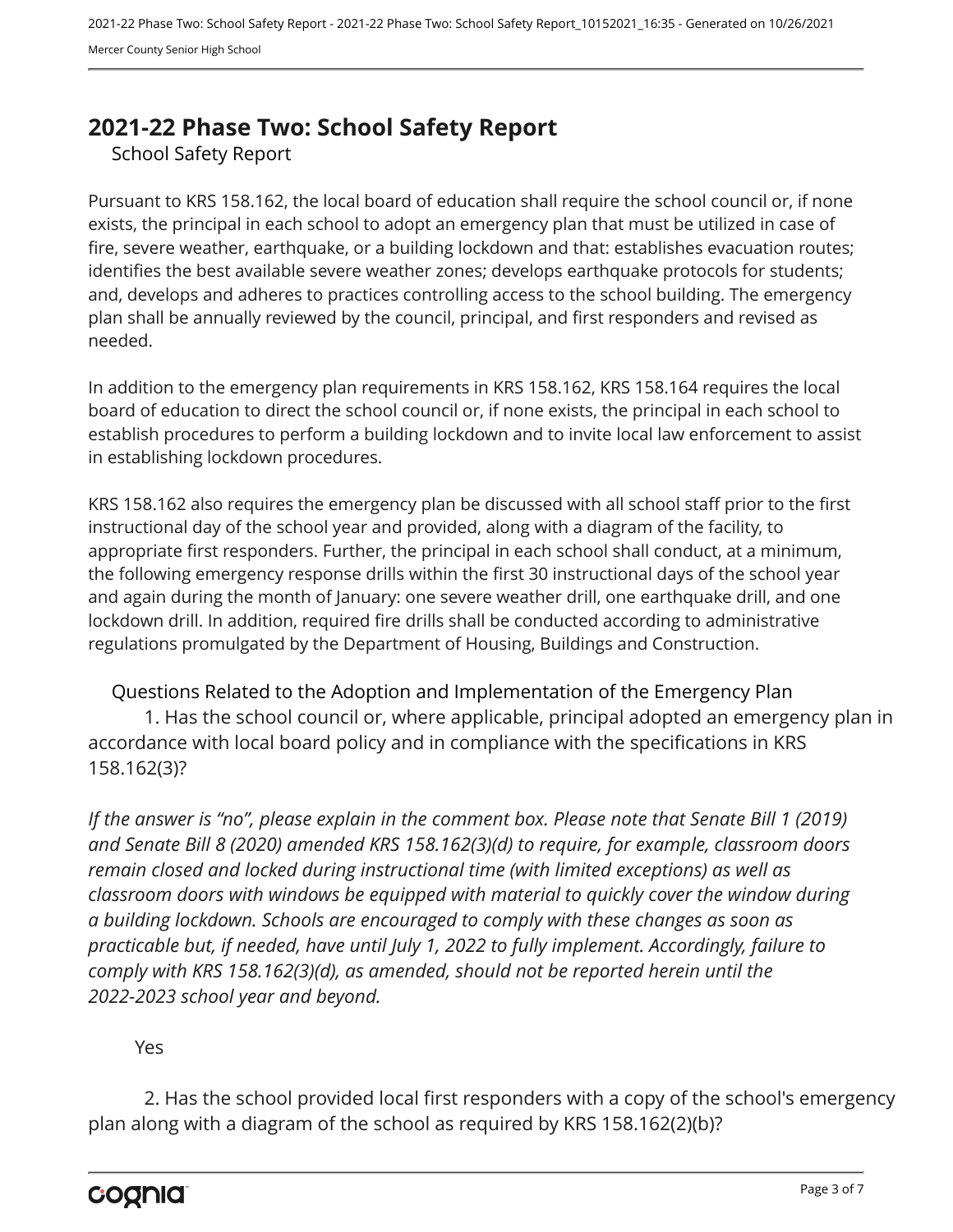*If the answer is "no", please explain in the comment box.*

Yes

3. Has the school posted primary and secondary evacuation routes in each room by any doorway used for evacuation as required by KRS 158.162(3)(a)?

*If the answer is "no", please explain in the comment box.*

Yes

4. Has the school posted the location of severe weather safe zones in each room as required by KRS 158.162(3)(b)?

*If the answer is "no", please explain in the comment box.*

Yes

5. Have practices for students to follow during an earthquake been developed as required by KRS 158.162(3)(c)?

*If the answer is "no", please explain in the comment box.*

Yes

6. Are practices in place to control access to the school building, including but not limited to controlling outside access to exterior doors during the school day; controlling the main entrance of the school with electronically locking doors, a camera, and an intercom system; controlling access to individual classrooms; requiring classroom doors to remain closed and locked during instructional time (with limited exceptions outlined in statute); requiring classroom doors with windows to be equipped with material to quickly cover the windows during a lockdown; requiring all visitors to report to the front office of the building, provide valid identification, and state the purpose of the visit; and providing a visitor's badge to be visibly displayed on a visitor's outer garment as required by KRS 158.162(3)(d)?

*If the answer is "no", please explain in the comment box.*

Yes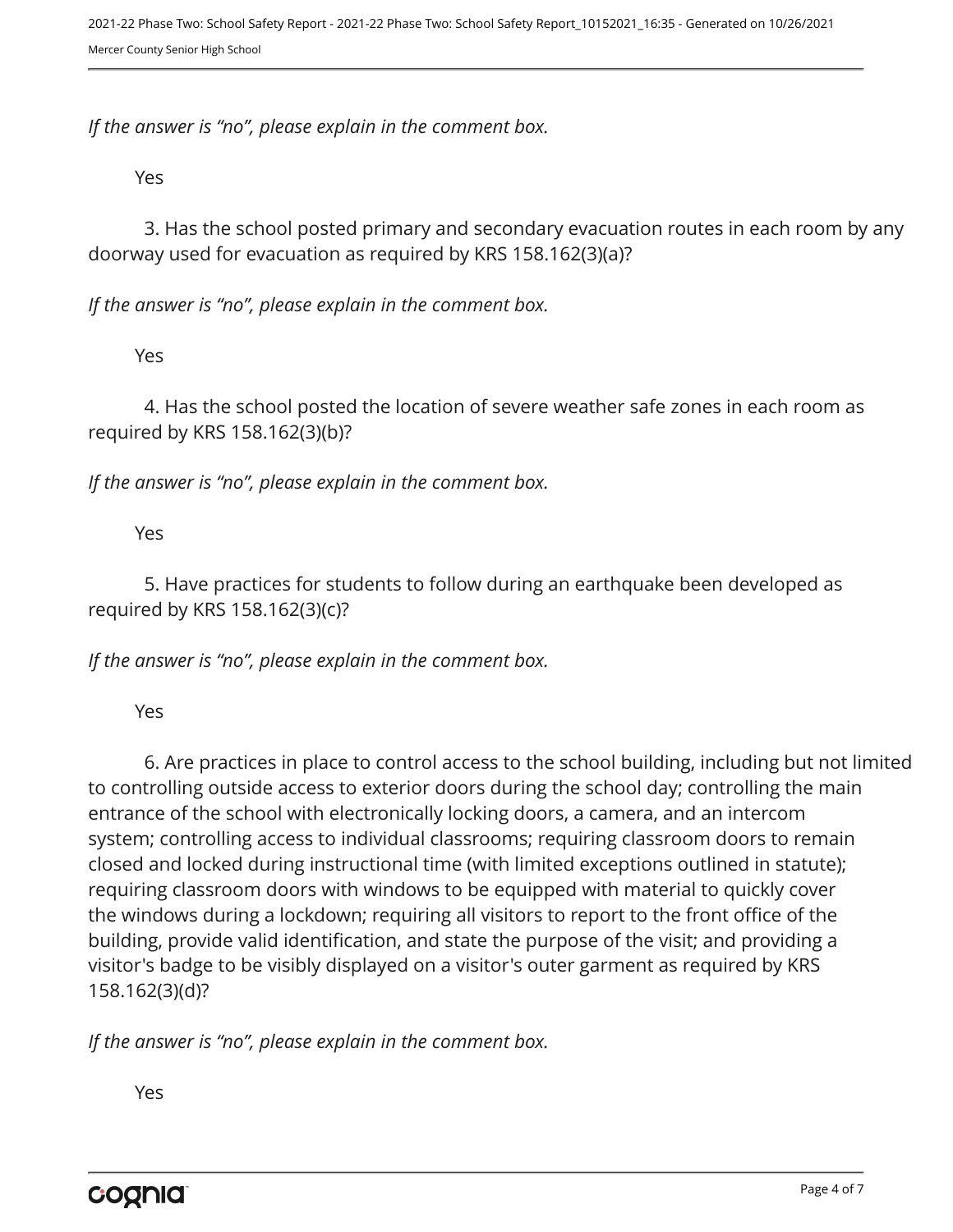7. Was the school's emergency plan reviewed following the end of the prior school year by the school council, principal, and first responders and revised as needed as required by KRS 158.162(2)(c)?

*Please provide the most recent date of review/revision of the school's emergency plan in the comment box. If the answer is "no", please explain in the comment box.* 

Yes, School council reviewed and approved on June 21, 2021. First responders reviewed and approved on August 10, 2021.

8. Did the principal discuss the emergency plan with **all** school staff prior to the first instructional day of the current school year and appropriately document the time and date of such discussion as required by KRS 158.162(2)(d)?

*Please provide the date the school completed this discussion in the comment box. If the answer is "no", please explain in the comment box.*

Yes. The emergency plan was reviewed with all staff on August 9, 2021.

9. During the first 30 instructional days of the current school year, did the principal conduct at least one severe weather drill, one earthquake drill, and one lockdown drill as required by KRS 158.162(5)?

*If the answer is "no", please explain in the comment box.*

Yes

10. During the month of January during the prior school year, did the principal conduct at least one severe weather drill, one earthquake drill, and one lockdown drill as required by KRS 158.162(5)?

*If the answer is "no", please explain in the comment box.*

Yes

11. Over the immediately preceding twelve months, did the principal conduct fire drills in accordance with administrative regulations promulgated by the Department of Housing, Buildings and Construction as required by KRS 158.162(5)?

*If the school did NOT meet the requirement, respond "no" and please explain further in the comment box.*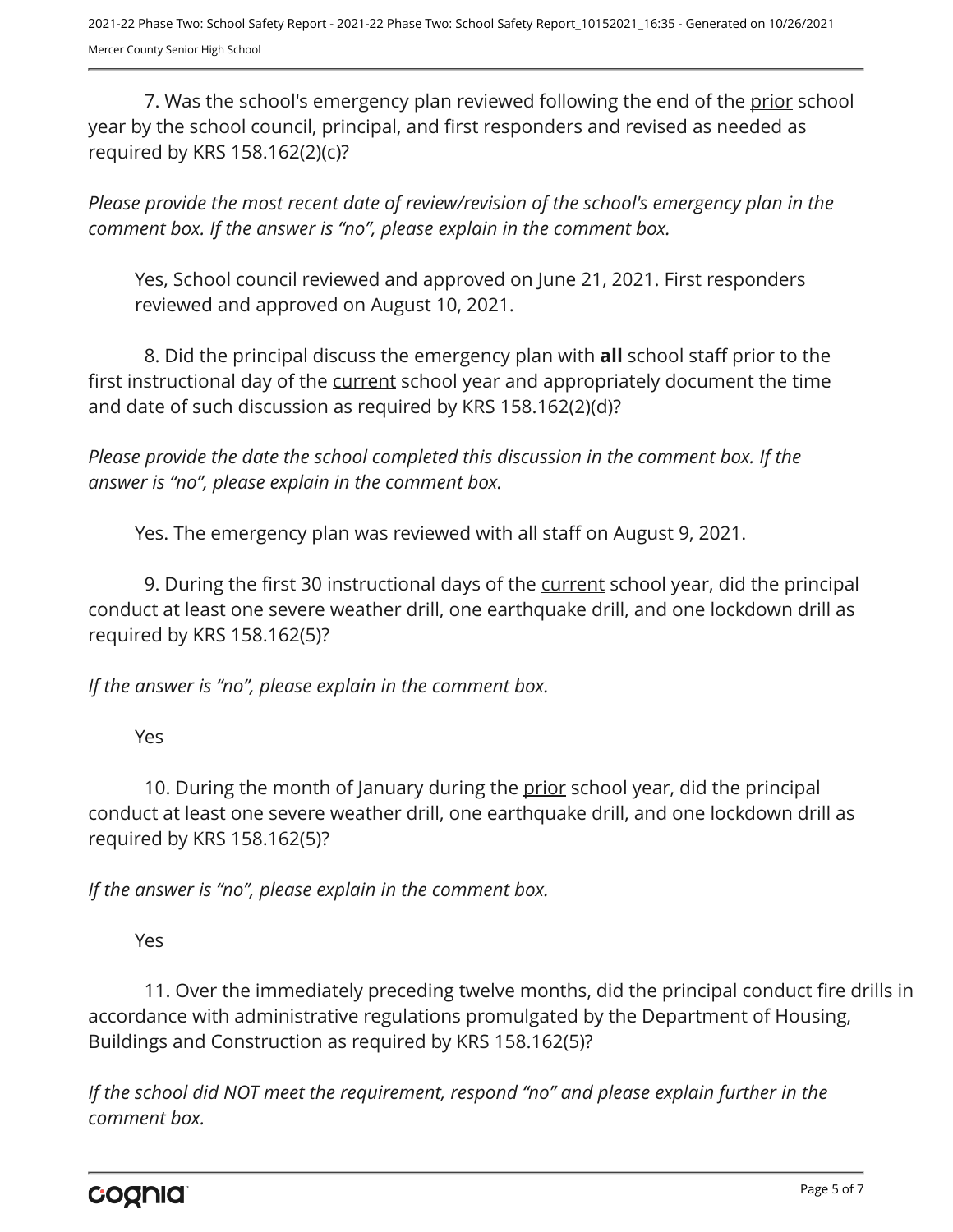2021-22 Phase Two: School Safety Report - 2021-22 Phase Two: School Safety Report\_10152021\_16:35 - Generated on 10/26/2021 Mercer County Senior High School

Yes